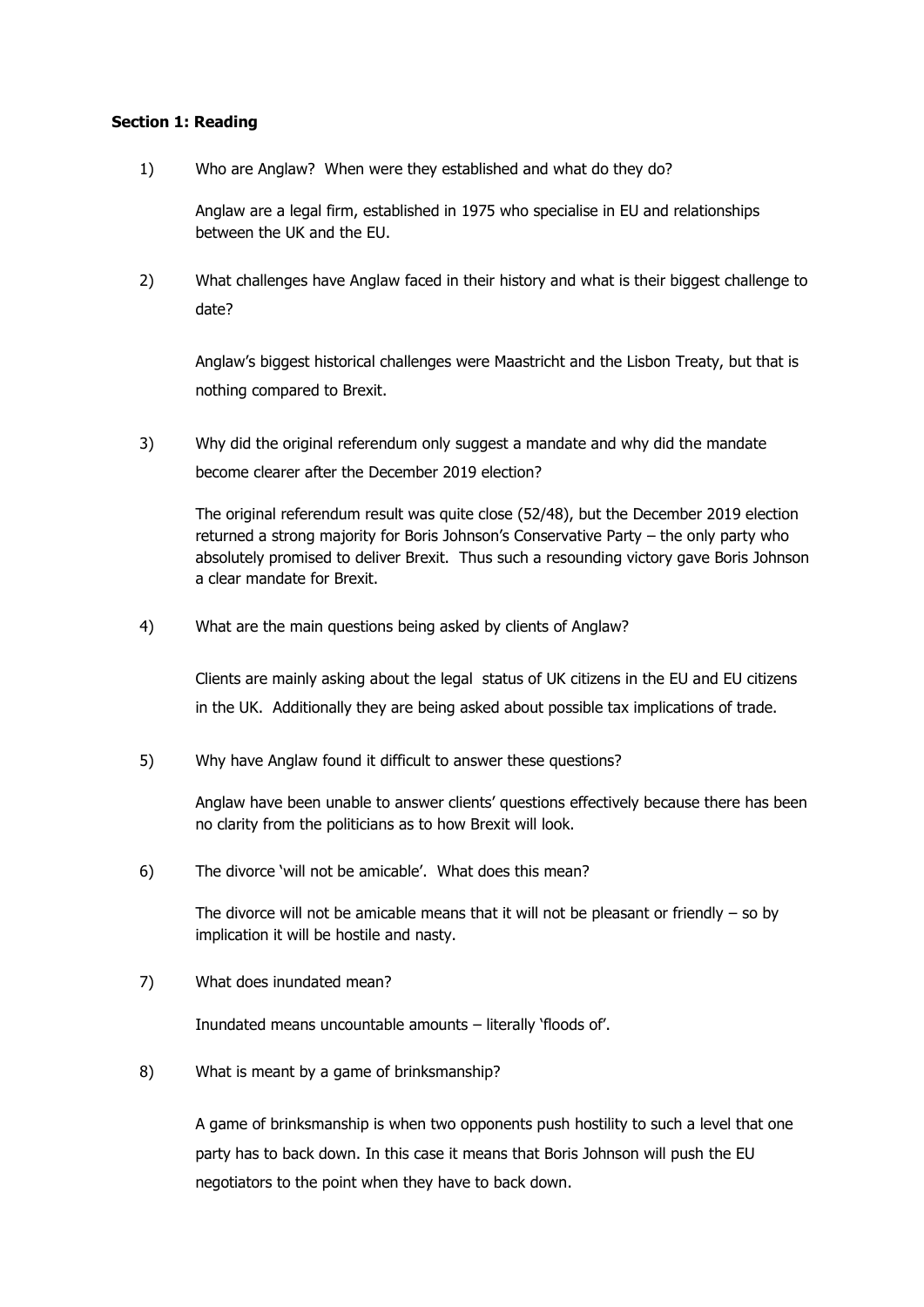9) What does malleable mean and how will this benefit Boris Johnson?

Malleable means flexible and easy to shape. For Boris Johnson it means that the Parliament with a large Conservative majority will be easy to shape to his wishes and pass his Brexit Bill.

10) Why do Anglaw feel positive about the outcome of the 2019 election?

Anglaw feel positive about Brexit because at least now the country is on a certain path to Brexit and the paralysis that has affected Britain since the referendum will now be replaced with something more concrete.

### **Section 2: Listening**

1. According to the speaker what four principles are important when responding to disaster?

Adaptability, flexibility, clean objectives and on scene initiative.

2. The speaker describes these four principles as a *mantra*. What does this mean?

A mantra is a statement or slogan that is repeated frequently so that it becomes a something natural and ingrained and a way to live.

- 3. According to the speaker organisations can build their leadership structures in five different ways. What are they?
- 4. Forge relationships, develop flexibility, encourage courage, support risk taking and enable empowerment
- 5. How did Captain Jones enact the first of these leadership structures?
- 6. Captain Jones made it a habit to greet pilots on their way in and on their way out as they flew missions over New Orleans so he got to know them and build relationships.
- 7. What should leaders build to ensure that their people shine in a crisis?

Leaders should be confidence and competence,

8. Which group of people cannot necessarily have ultimate authority in a crisis and why not?

Senior leaders cannot have ultimate authority as they are not on the scene and they are unable to make on the spot decisions.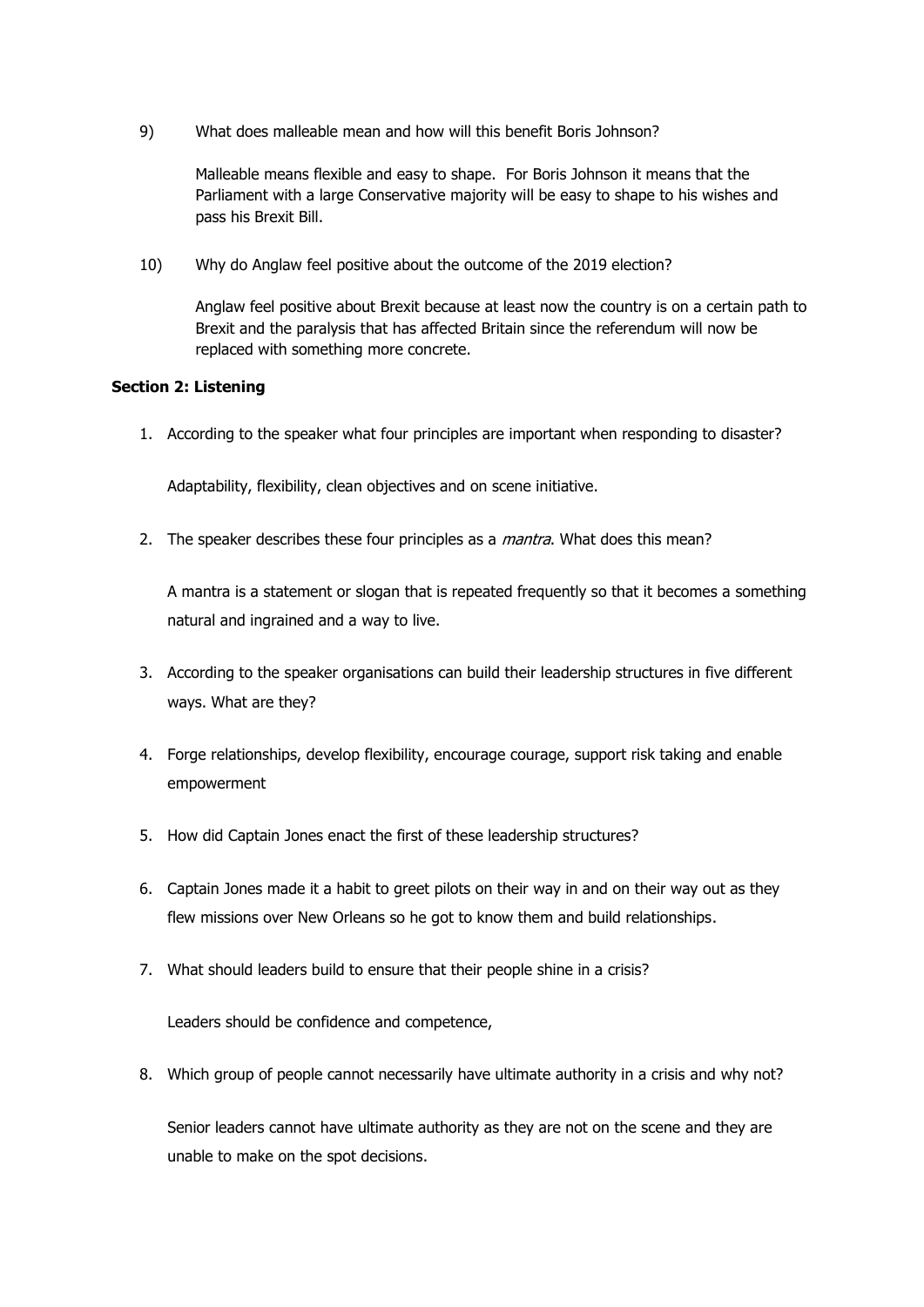# **Section 3: Speaking**

Students should mention all of the following:

# **What advice would you give to a colleague about keeping their computer safe from external threats? Make your advice as comprehensive as possible.**

- When leaving the workstation employees should log off.
- Passwords shouldn't be predictable and a sensible password policy should be followed.
- A clean desk policy should be followed, No confidential information especially passwords should be left out and accessible, ensure that everything is locked away in cupboards and drawers.
- Do not open any unsolicited emails and definitely do not click any links or download any attachments before checking their providence.

What measures should be taken to ensure that an employee's work schedule is balanced and their workstation is ergonomically well designed?

- Regular breaks away from the screen should be taken and team leaders should ensure this is enforced. When possible employees should be able to walk around.
- The workstation should be designed to utilise best ergonomic practice. The means that screens should be at eye level, chairs should be well designed (ideally ergonomic) and supportive. Elbows should be at comfortable 90 degree angle and wrists should either be supported or held straight (without the hands being raised from the wrists). Feet should be supported on a footrest that is slightly angled towards the employee.

If a company suffers from reputational damage as a consequence of a crisis can it recover its reputation. What steps does it need to take?

(PLEASE NOTE THIS QUESTION IS MORE OPINION BASED SO THE ANSWERS ARE NOT AS CONCRETE AS PREVIOUSLY)

- In certain circumstances a company may be able to recover it's reputation but this is not always the case.
- A company may be able to take the following actions
	- o Be honest and open about mistakes / glitches
	- o Offer compensation
	- $\circ$  Demonstrate clear action to address the issues. This could include a product recall and improvement of processes to fix the problem.
	- o Manage the PR effectively without it looking like 'spin'.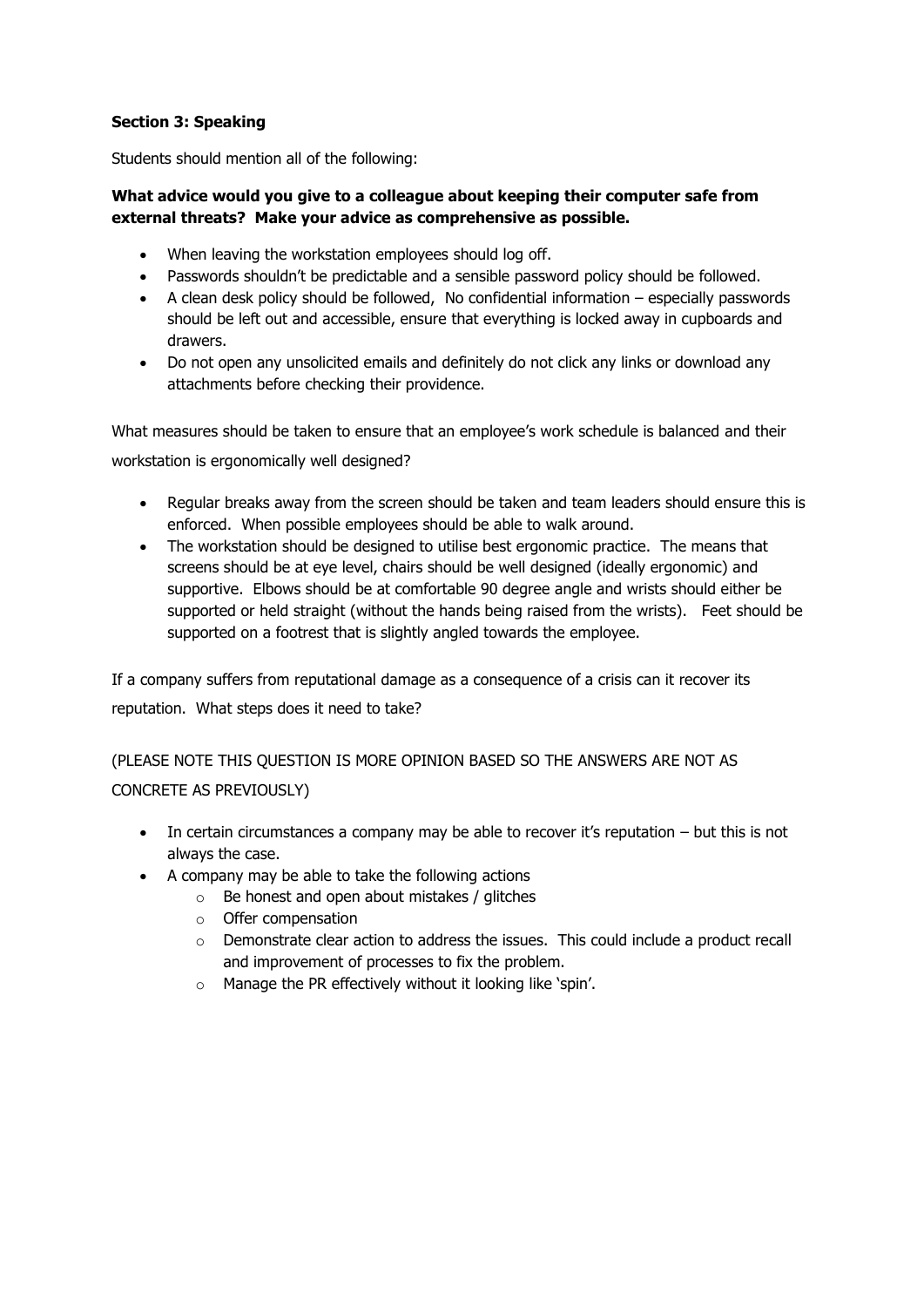## **Section 4: Use of English**

#### **Part 1: Word Formation**

#### A Crisis can be a Recipe for Success

The culture of a company is **written** in its DNA and **affects** every aspect of its operations. A recognised **truth** is that the character of a company really comes out when facing a **difficulty**. During business as usual activities systems are not taxed or **challenged** and only in **adversity** does a company shine or fail. How a company adapts or changes its practices to any **evolving** situation can often prove vital to its continued success. A culture of **continuous** improvement is an important factor in driving a company forwards and **conversely** systemic failure comes from a closed culture that is rooted in rigid inflexibility and an **inability** to learn from mistakes and close any gaps. Due diligence, an **overly** repeated phrase in the corporate environment is key to maintaining **vigilance** and the quality of service and products.

#### **Part 2 Sentence formation**

After the poor end of year results the committee called for an Extraordinary General Meeting.

The committee called for an Extraordinary General Meeting **in the LIGHT of** the poor end of year results.

The staff acted decisively and saved the office when fire broke out.

Only **the decisive ACTION** of the staff saved the office when fire broke out.

These are the biggest difficulties the company has ever faced

**NEVER before has** the company faced such difficulties.

The emergency was effectively managed by the crisis team.

The crisis team **were effective IN managing** the emergency.

Taking care of the environment is everybody's responsibility.

It is everybody's responsibility **to LOOK after** the environment.

A financial intervention was made by the government just in time to avoid a total economic meltdown.

A total economic meltdown was just **AVOIDED** when the government made a financial intervention.

#### **Part 3: Open Cloze**

IMPORTANT NOTE FOR TUTORS. It is possible there are alternatives to the given answer(s).

#### More than a Plan B

Contingency planning is essential because all too frequently things **go** wrong and it is vital that a company has a Plan B or alternative which can mitigate any difficulties and respond to **any** challenges. It is often said that a failure to prepare is to prepare to fail. The **nature** of planning means that as requirements change and projects evolve the original scope may well become **less**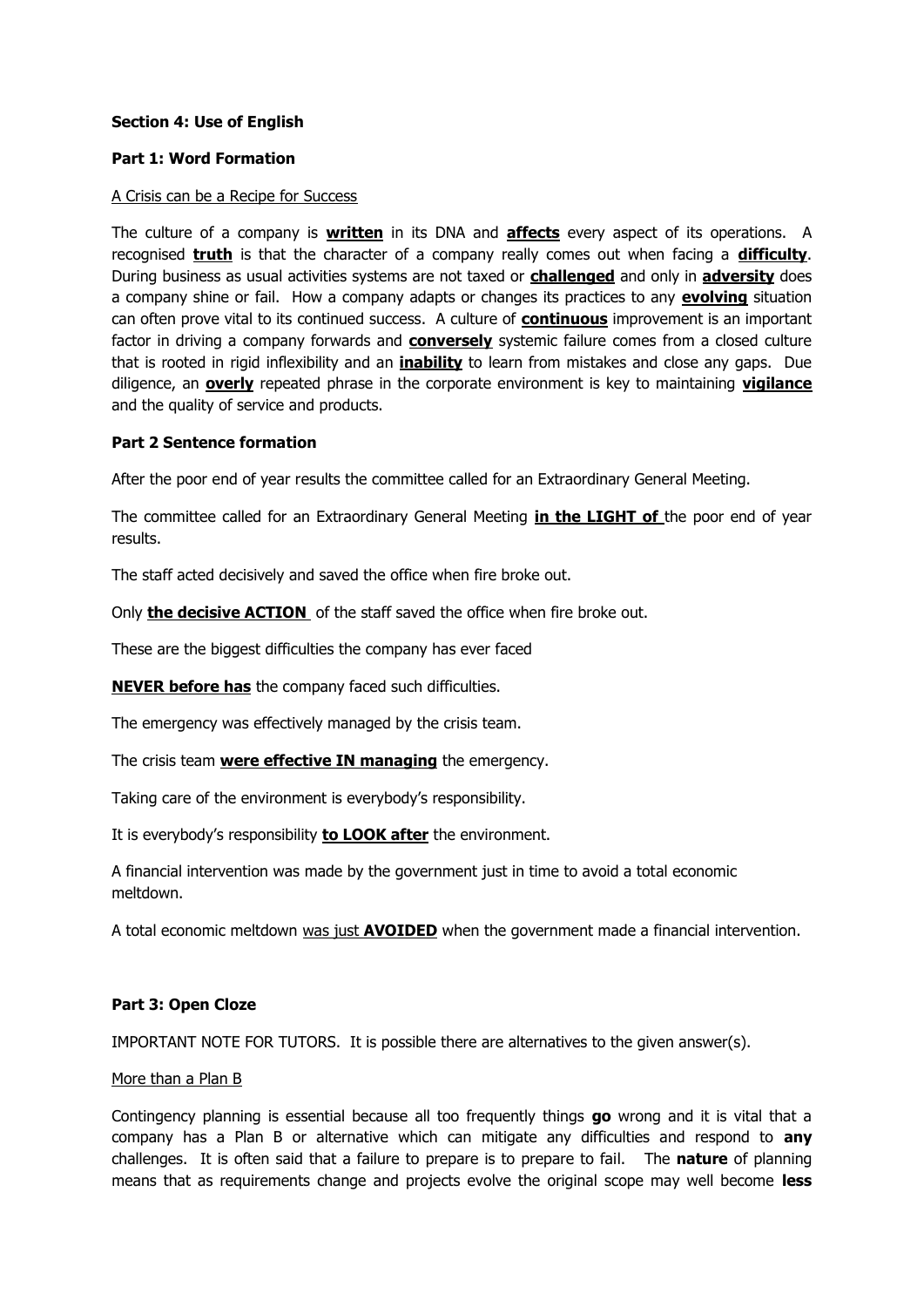relevant to the **final** deliverables. It is **impossible** to plan for every eventuality and just occasionally a circumstance may crop **up** that may catch you unaware. However, planning **alternative/different/alternative** strategies and approaches does more than create a Plan B; within a team it **develops/fosters** lateral thinking and an ability to think outside the box and most **importantly/significantly** an ability to be flexible in the light of when something goes wrong.

### **Part 4: Cloze**

### Crisis Management

An important element of dealing with a crisis is (1) **managing** public opinion. A failure to get the general public onside is frequently (2) **tantamount** to the death of a company which then drowns in reputational (3) **damage**. How can a negative be turned into a positive? The fact is that all too often it cannot, but what the public need is honesty, integrity and openness. (4) **Anything** less than this can be seen as deceitful, dishonest and even criminal. Sometimes senior figures in a company just need to hold their hands up in the air and (5) **admit** to failure on their part. There is however a second equally important element and that Is the taking of decisive action to (6) **ensure** that no such a crisis will every occur again. The public can be quite forgiving  $-$  after all we are all human  $-$  so long as the (7) **attitude** of the company is right and responsibility is taken, which may in certain circumstances lead to criminal charges. This does not mean making somebody a scapegoat – a lamb to the (8) **slaughter**, but genuine responsibility in a culture built on (9) **accountability**.

### **Part 5: Verb Forms**

#### Seating Collapse at Festival

In 2004 the temporary tiered seating at a festival **collapsed** resulting in a number of casualties. One person **was taken** to hospital with what **was described** at the time as life changing injuries.

Eyewitnesses **talked** of the whole structure shuddering and one person was quoted as saying to his friends that he **believed** the whole thing was going to collapse. Others **described** a sudden bang **followed** by a hole **opening** up in the middle of seating area as the gaping chasm **swallowed** a number of attendees. Initial care **was provided** to the injured by attendees who had medical training and they **were soon followed** by volunteer medical personal who **arrived** on the scene very quickly. A stream of ambulances **marked** the arrival of professional medics who quickly assessed the carnage and **called** it a major incident.

In the immediate aftermath event organisers put out the following statement.

'We would like to thank everybody who **attended** what was a horrible situation and we are especially grateful to both volunteers and professionals whose actions **minimised** the consequences. We **will cooperate** fully with the Health and Safety Executive in trying **to understand** what happened and in the meantime we **will make** a decision in the next few hours whether **to continue** with the event or not. At this time we **are unable** to make any further comment. Thank you.'

In the months that **followed** the public enquiry found that the probable cause was the torrential rain that **had been falling** during the week before the event which **had resulted** in the ground becoming saturated. It was further **exacerbated** by a well-attended pop event in the afternoon which saw several hundred fans **bouncing** on the rises. The consequence of which was the compromise of the structural integrity of the stand. The evening event **had just got** underway when the inevitable happened.